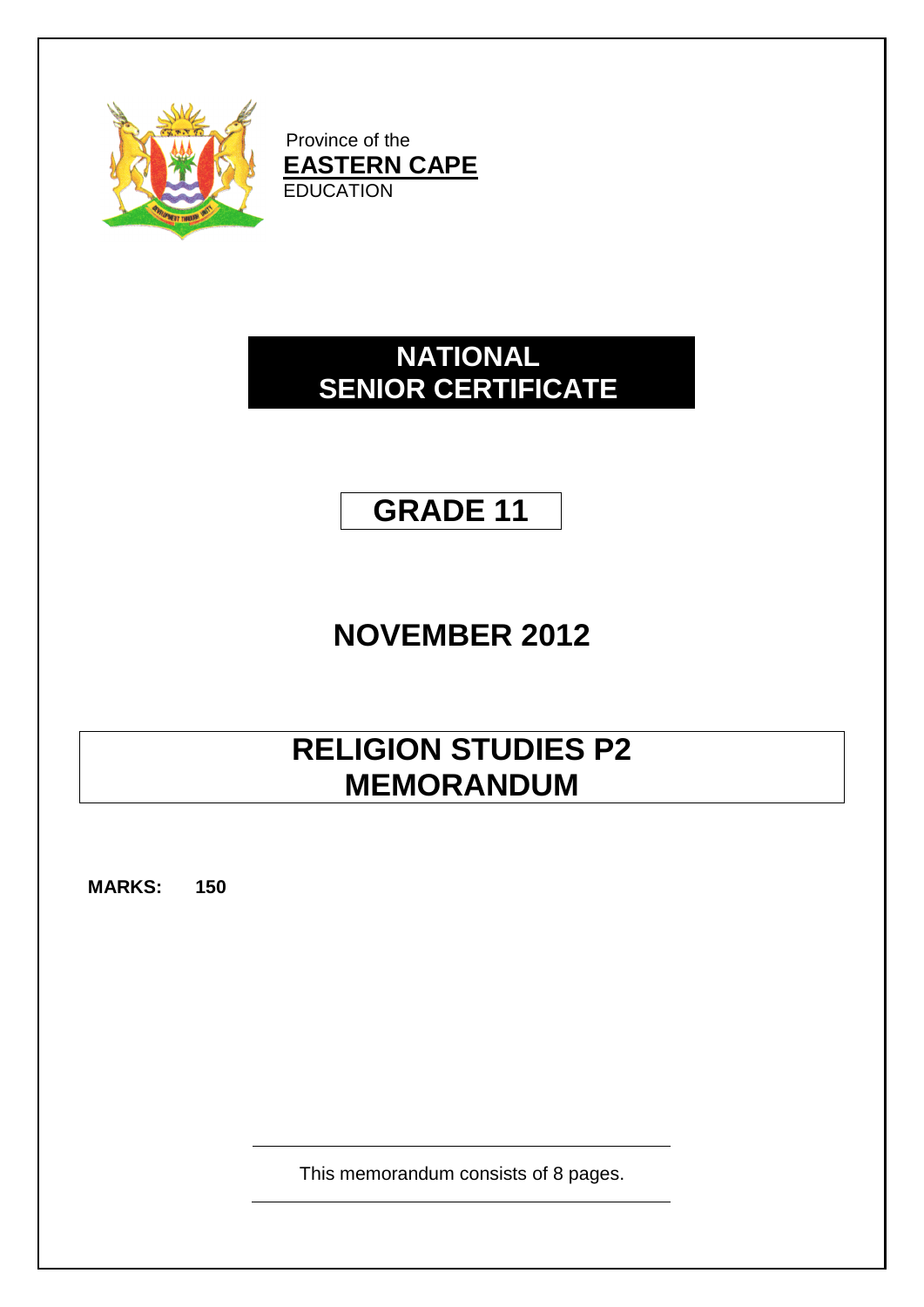# **QUESTION 1 LO1.4**

# 1.1 1.1.1 **Inter-religious dialogue**

- Inter-religious dialogue begins when people meet and begin communicating with one another.
- It is not limited to people of different religions.
- In dialogue the people of different faiths talk to each other about real life situations.
- When people of different faiths enter into a dialogue, relationships are established.
- They start sharing their common humanness.
- Dialogue is very important in situations of religious diversity.
- The more the people of different faiths are in contact, the more they start talking to each other. (10)

# 1.1.2 **The dialogue of life**

- It is the most common form of dialogue.
- It refers to the relationships that people of different faiths develop in different places.
- Examples are when people celebrate each other"s birthdays, attend each other"s weddings and visit each other during times of suffering.
- These events enable them to share on the values of their different benefits and traditions on their common humanness.
- In South Africa, the members of the Jewish organisation, B'nai B"rith, volunteer basic services on Christmas day.
- This enables regular nursing staff to spend time with their families. (10)

# 1.1.3 **The dialogue in action**

- In the dialogue of action, dialogue depends on mutual understanding and trust.
- It emerges as people of different faiths grow in confidence and learns to trust each other.
- An important element of this dialogue is the commitment to resist all forms of human injustice, to break down barriers of race, sex and class and to challenge unjust social structures.
- There are many examples of dialogue of action.
- There are inter-faith hospices that accept people regardless of their religious affiliation.
- People often reach out across religious barriers to assist those in need.
- There are many examples in South Africa where people of different faiths works together to care for people who are living with HIV and Aids. (10)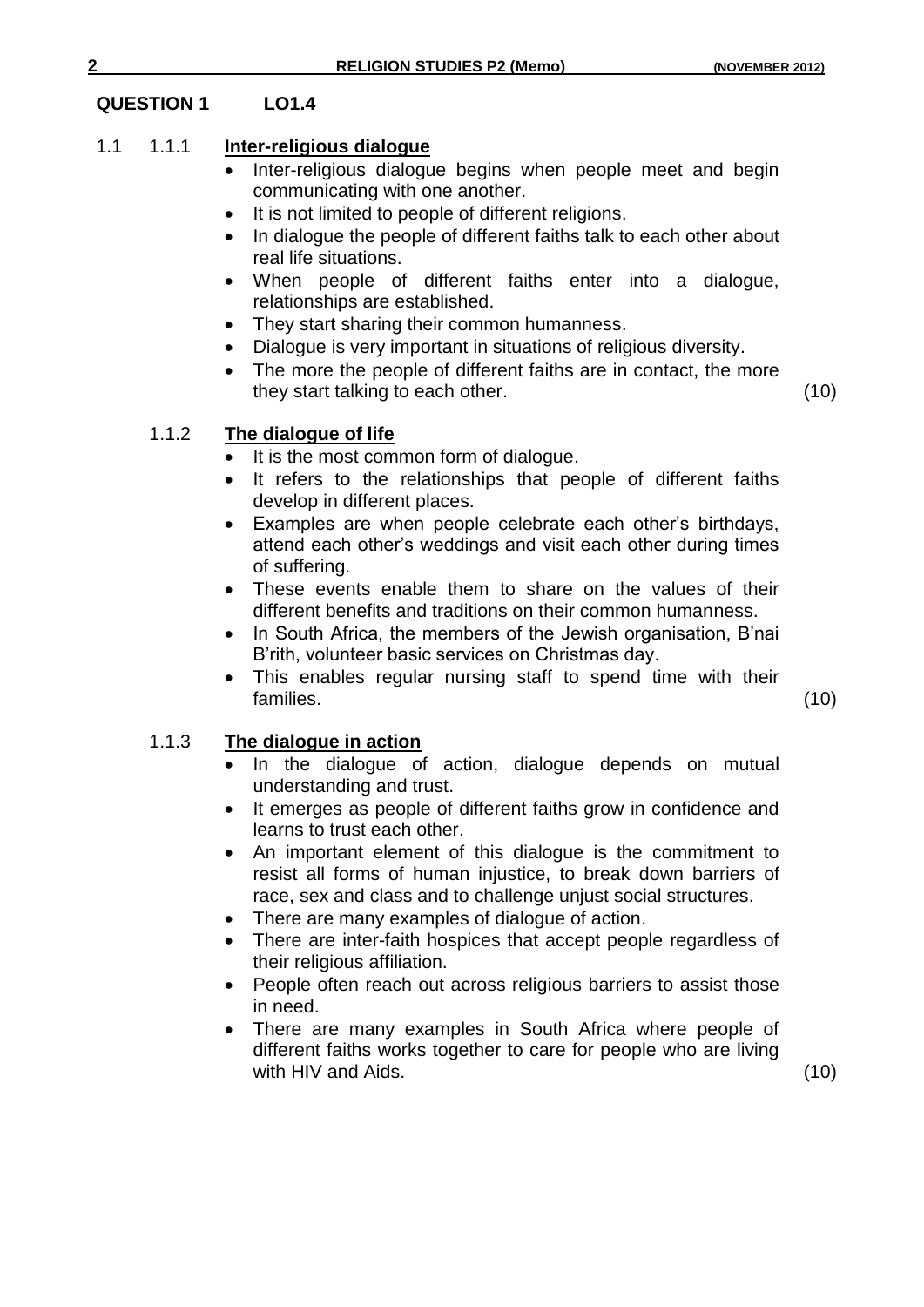# 1.2 **Christian point of view with regard to religious pluralism**

- Positive acceptance of many different religions.
- Religious traditions do not readily accept other religions.
- Christianity did not readily accept religious pluralism.
- That was because most Christians see Christ as the only true God.
- Modern theologians questioned the exclusivist position e.g. Kant and Schleiermacher.
- They pioneered relativism there is no single ultimate truth.
- Opposed to that, there was a theory by Ernst Treoltsch who taught that there was never-ending change and development taking place in religions.
- Karl Barth claimed that the grace of God came exclusively through Jesus Christ.
- Recent developments reject relativism and accept more inclusive approaches.
- God is in the centre of religions. (20)

# **QUESTION 2 LO2.2**

# 2.1 **Functionalist theories**

- There are many functionalist theories.
- Functionalist sees elements of society, including religions, as system made up of parts that run smoothly.
- Elements do not only relate to one another but also operate smoothly.
- Functionalist theory is borrowed from biology.
- It is about equilibrium, peace and harmony.
- Religion itself is seen as a smooth operating system.
- If the equilibrium is disturbed, the system takes the necessary steps to restore it.
- Any part that contributes to the equilibrium is called functional.
- Any part that disturbs the equilibrium is called dysfunctional.
- Religion is viewed as part of the larger system of society as a whole.
- Religion, politics and economy are examples of "organs" of large social body.
- The function of religion is that it fits smoothly into the larger body so that there is equilibrium in the society.
- According to the functionalist view if one system changes, all other subsystem have to change.
- It states that there are two aspects of human life i.e. a spiritual world and material world.
- Religion creates and maintains social solidarity Emile Durkheim (1858-1917).
- He views religion as a cement of society and it brings social equilibrium.
- By encouraging respect for the gods, religion is in fact encouraging respect for society.
- Hans Mol is also champion of the functionalist theory.
- He called religion the 'sacralisation of identity'.
- For him religion exists for the sake of preserving identity.
- Religion can serve ethnic, national cultural and other kinds of identity. (30)

**[50]**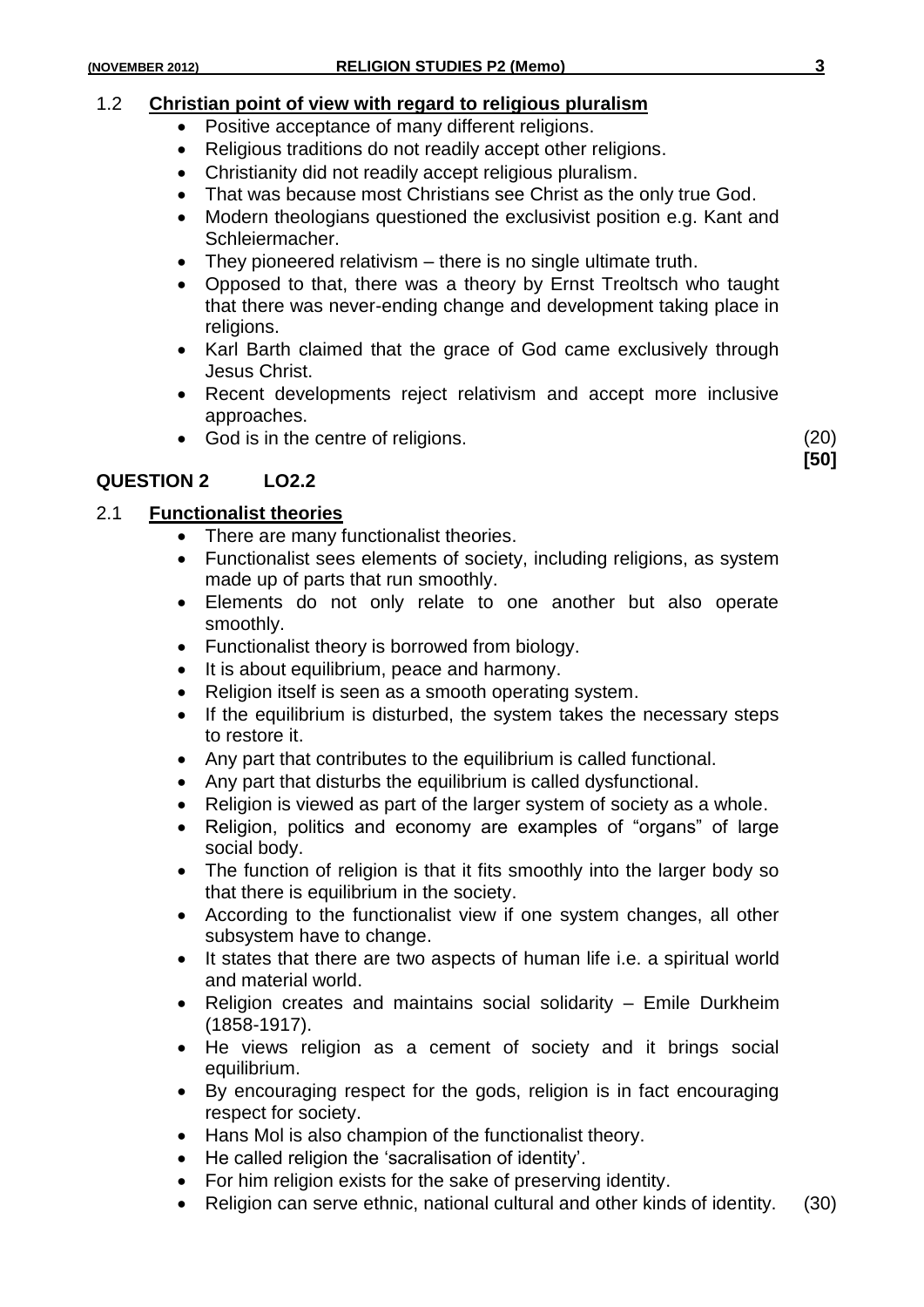# 2.2 **Criticism of the Functionalist view**

- Functionalism, like most views, has its limitations.
- The Functionalist view draws our attention to the fact that religion does not exist in isolation of other aspects of life and society.
- It overemphasizes the supportive role of religion.
- It can be argued that religion is not subordinate to other aspects of life but it also has a certain autonomy or independence.
- At times there is conflict between religion and other subsystems of society.
- Unless religion is recognised as having an autonomous existence, the result is likely to be a cynical view of religion as simply socially useful or functional.
- It does not reflect accurately how people experience their different faiths in their religions.
- People in different religions usually do not experience their religion as serving other interests but as an aim itself.
- The critics also view functionalism as being idealistic.
- Its picture of human life as a smoothly operating system of subsystems is far from reality. (20)

**[50]**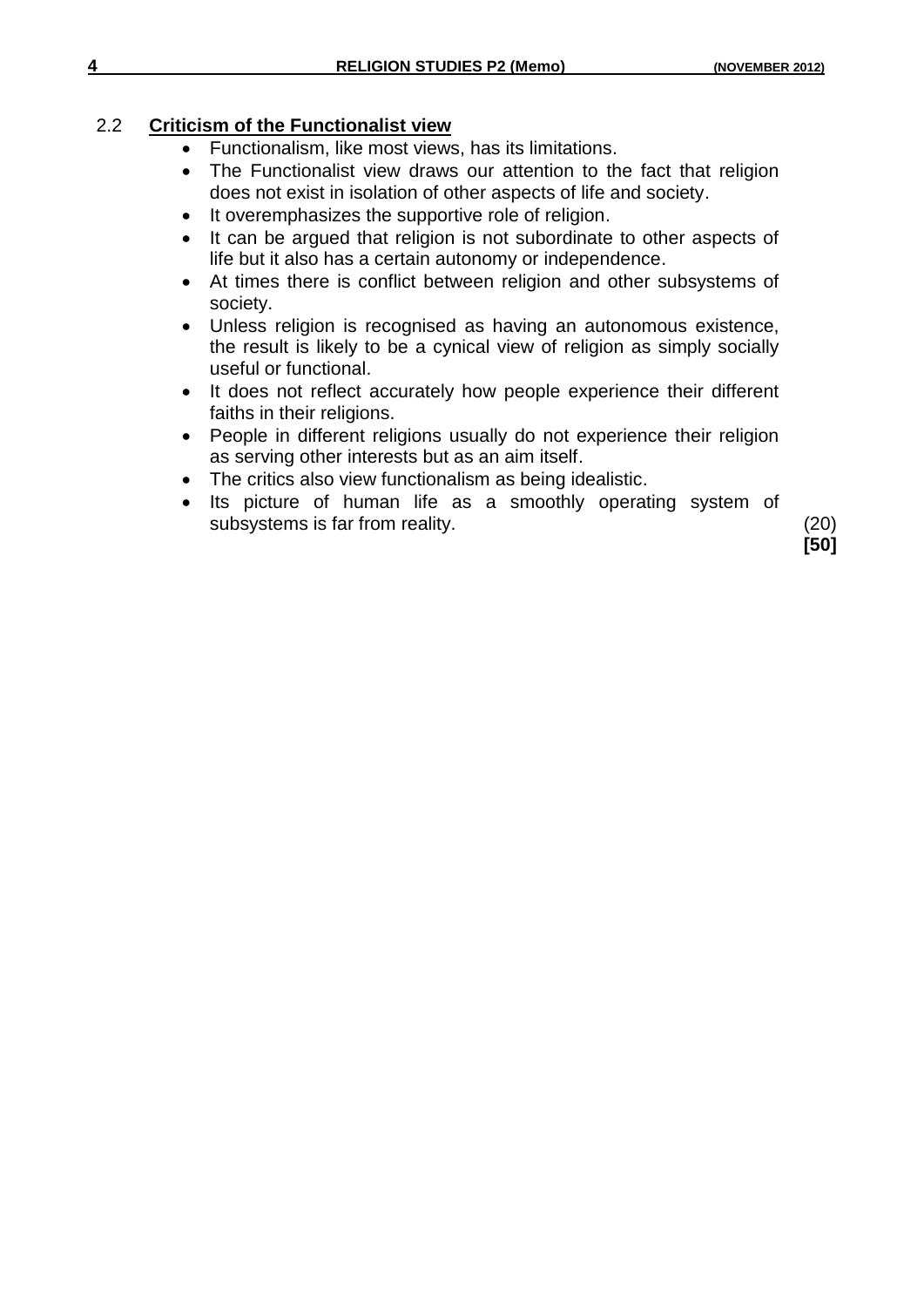### **QUESTION 3**

3.1 Rituals during birth of children

### **AFRICAN TRADITIONAL RELIGION**

- African Religion has naming and birth rites.
- When the baby is born according to ATR everybody rejoices.
- The baby is welcomed in the family.
- The baby is given a name.
- The ritual is performed the goat mainly and even the sheep may be slaughtered, depending on the family.
- African beer is brewed.
- The baby is also welcomed by the departed ancestors.

[Any acceptable and relevant fact will be credited]

#### **ISLAM**

- The Adhan is the first word which a Muslim baby must hear.
- The call for prayer is whispered in the ear after birth.
- They cut the hair of the baby on the seventh day at a special ceremony.
- Traditionally the weight of the baby in gold is given to the poor.

#### **HINDIUSM**

- In the Hindu tradition, when a child is born, prayers are sung to keep the evil spirits away.
- On the twelfth day there is a name-giving ceremony.
- It is followed by other ceremonies when the baby is brought for the first time in the sun.
- For the first time the baby eats solid food. (20)

### 3.2 **Discuss why South Africa can be seen as a secular state.**

- The word 'secular' comes from the Latin word 'saeculum', meaning 'age' or 'world'.
- A secular state is not hostile to religion.
- It is not committed to any particular religion, religious tradition, or religious beliefs and practices.
- The main feature is the separation of state and religion.
- In a country where there is more than one religious tradition, the state does not identify with or favour any religious organisation or community.
- Its main task is taking care of the wellbeing of all its citizens, no matter which culture or religion they belong to.
- Government has no authority to advise or dictate to people on the matter of religion.
- Government have to ensure that they follow the laws and regulations that apply to all people.
- The government has to ensure that people enjoy freedom of religion.
- And the freedom to publicly express their religious convictions.
- No government department or agency may discriminate against a person on the grounds of his or her religious beliefs.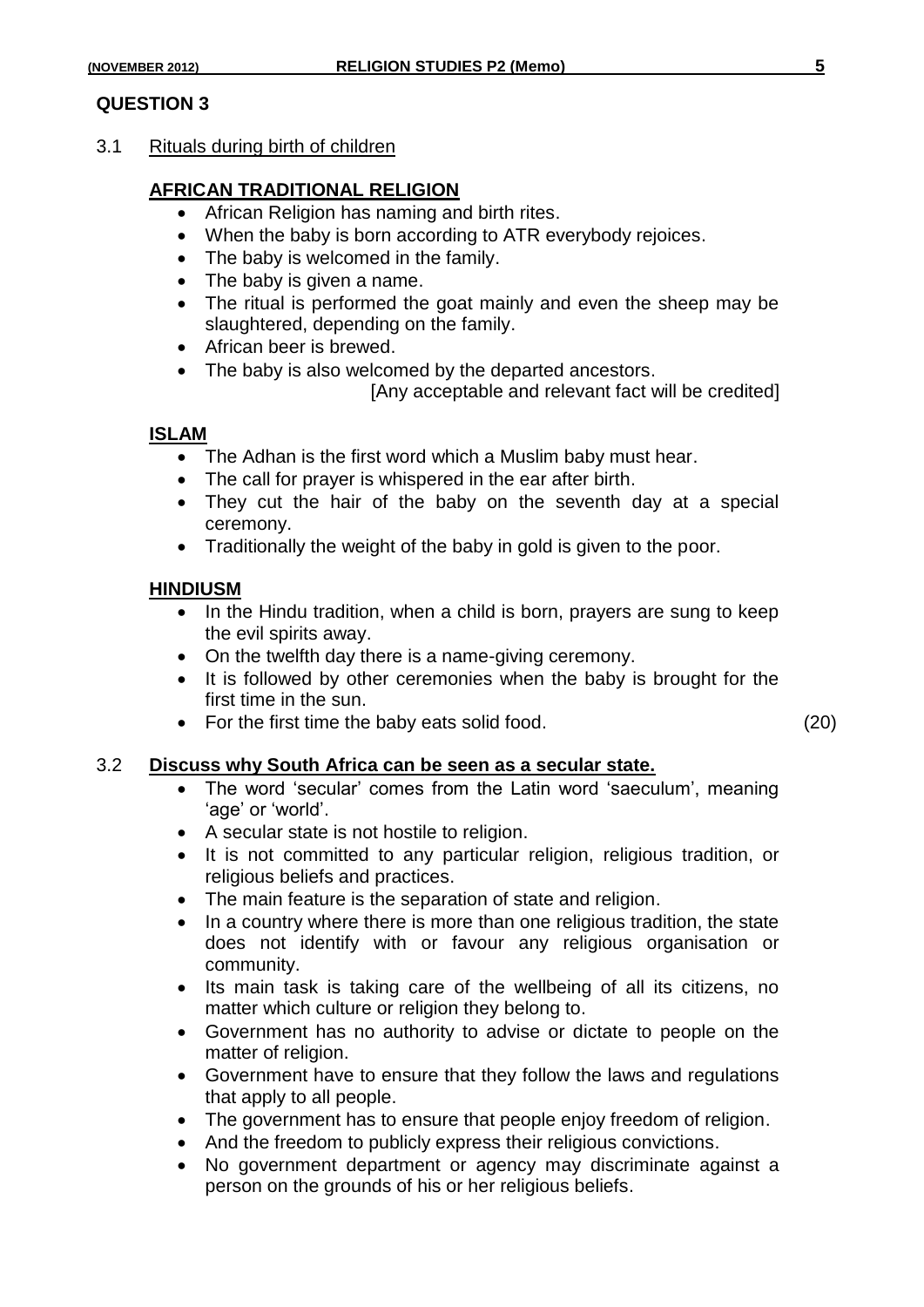- Religion and politics are not separate.
- Individuals and groups may participate in political actions.
- They are free to criticise or support government policies.
- Politicians and state officials have the right to belong to religions of their choice.
- As long as they do not favour people of their own religion in their official work. (20)

# 3.3 **Briefly discuss the Christian symbols of the 'fish' and the 'cross'.** The 'Fish' symbol

- 
- The symbol "fish" was used to identify Christians.<br>• The fish symbol is believed to come from the G The fish symbol is believed to come from the Greek word "ichthus" meaning fish.
- In Greek it is the word you get if you take the first letter of each word in the phrase "Jesus Christ", son of God, saviour.
- This symbol was used as the secret sign during the years of Christian persecution.
- A person could draw a curved line (and if the person they were with added an overlapping), they would know they were both Christians.

The "Cross" Symbol

- Around the third century CE the cross became the preferred symbol of Christianity.
- It is believed that it represents the victory of Jesus Christ over death.
- It reminds Christians that through the death and resurrection of Jesus Christ, salvation is made possible for all those who truly believe in him.
- In the Roman Catholic tradition, the cross often has a representation of the body of Jesus on it. This is called crucifix.
- In the Protestant tradition is most crosses left plain, which is said to emphasise the resurrection. (10)

**[50]**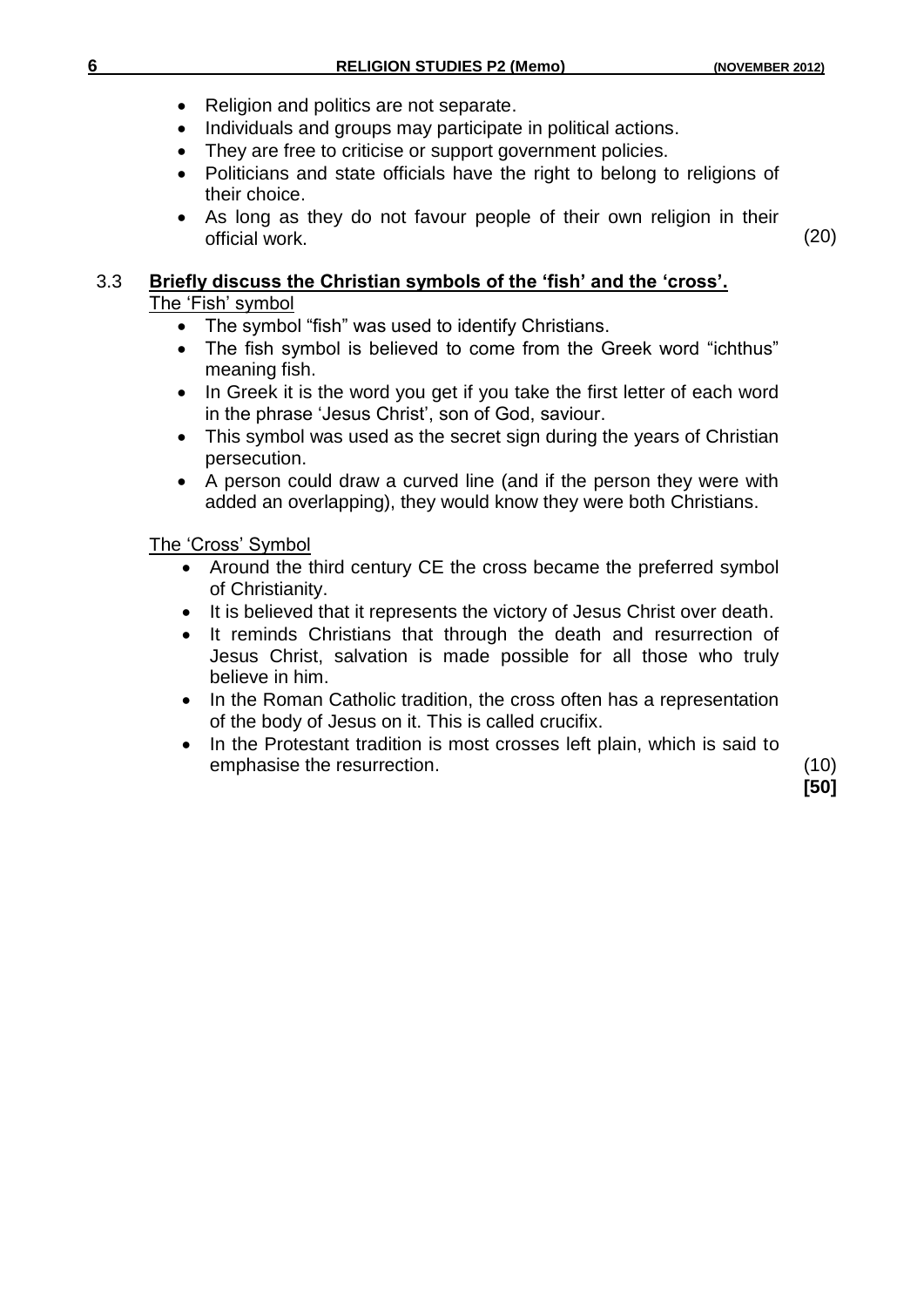# 4.1 Views on environment of any two religious

# **THE AFRICAN TRADITIONAL RELIGIOUS**

- They do not have a united policy about the environment.
- Plants and animals are the sources of medicines used by traditional healers and Sangomas at sometimes.
- The animals also play a very important role in the myths and rituals of ATR.
- ATR shares the view that nature is sacred.
- In most African Traditional Religious land is viewed as sacred especially if the ancestors are buried there.

# **THE HINDU FAITH**

- The Hindu faith has always maintained strong links with its origins.
- Hinduism began as the religion of an agricultural society.
- It supports and respects nature as part of a great divine reality.
- Some schools of the Hindu faith regard this world as a divine illusion and one to be taken seriously.
- Trees and rivers have been greatly respected in the Hindu faith.
- Protection has been given to animals such as monkeys.
- Hindu temples indicate the importance of nature.

[Any relevant religious views will be credited] (20)